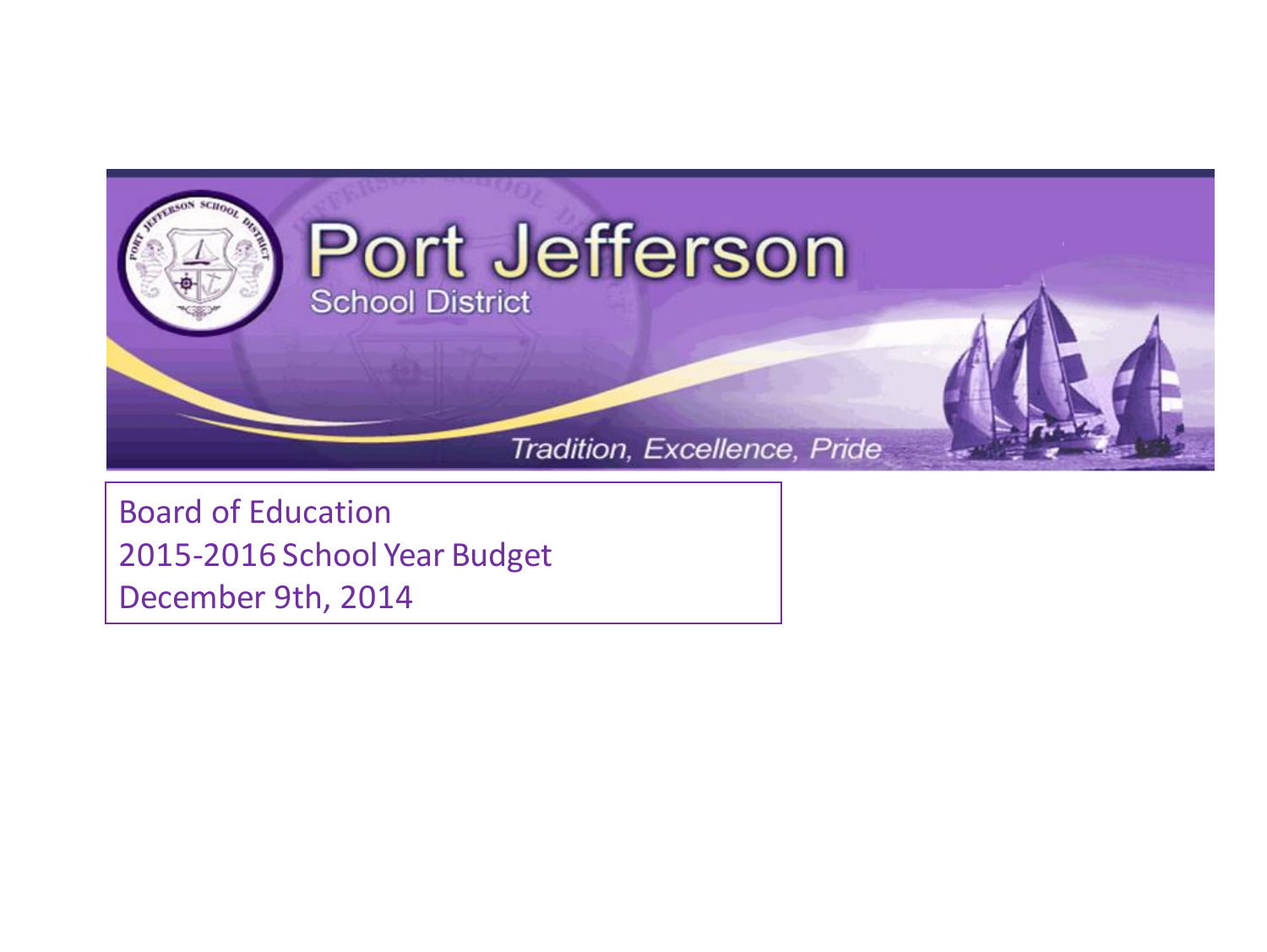## **2015-2016 Budget Assumptions**

- Medical Insurance 6% Increase- As set by NYSHIP
- District Liability Insurance 5% Increase As set by NYSIR
- Teachers Retirement System 4% Decrease as per TRS
- Utilities 2.5% Increase As set by Market
- Transportation 2.5% Increase As set by Suffolk Transportation
- BOCES Transportation 2.0% Increase As set by Suffolk BOCES
- BOCES Services 2.0% Increase As set by Suffolk BOCES
- Dental Insurance 2% As set by JJ Stanis
- Supplies/Contractual– To remain flat
- State Aid increase 1%
- Tax Levy Cap 1.75%



• Current Staffing Levels**Port Jefferson School District**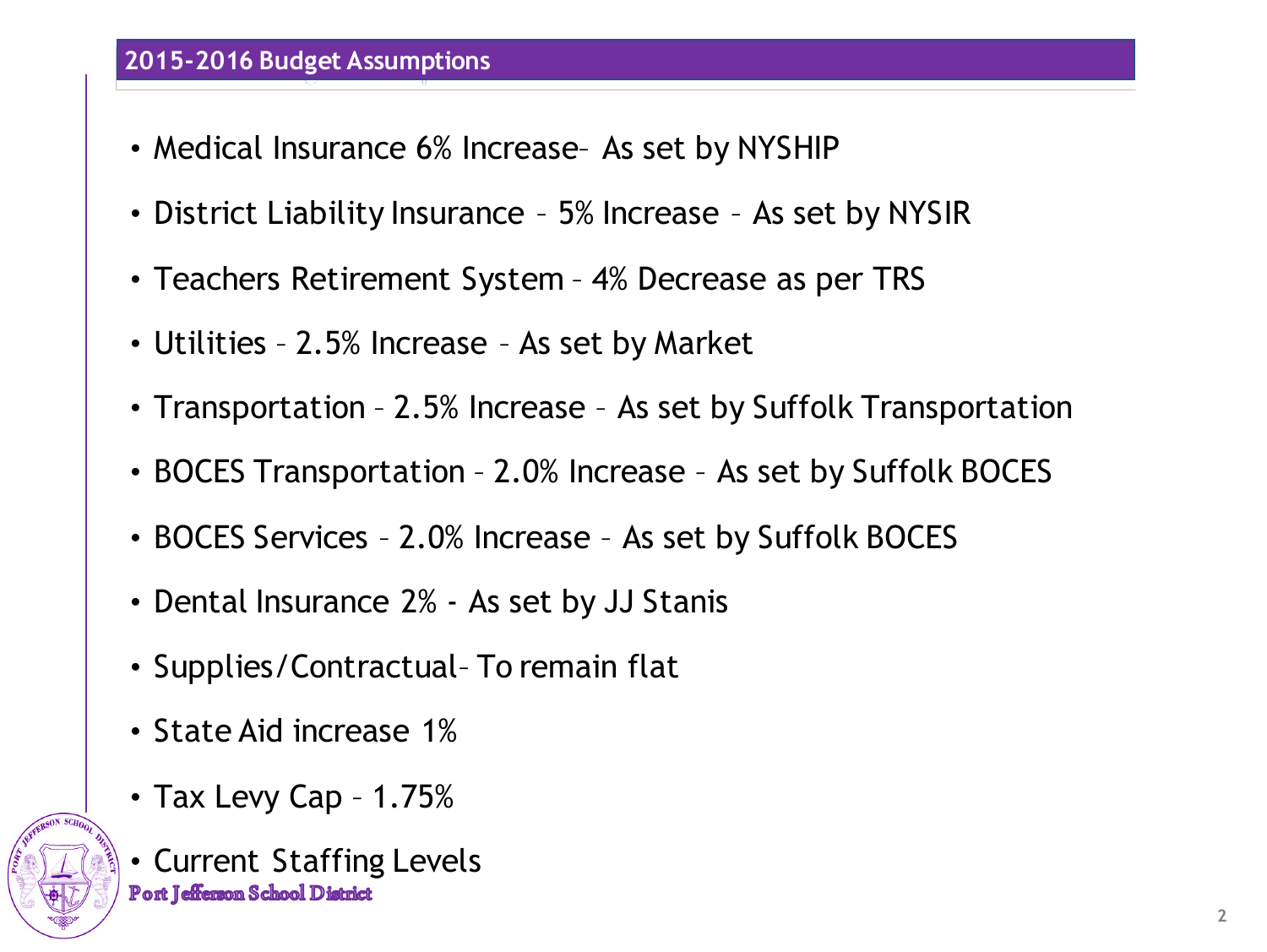## **Next Steps**

> Board of Education provides guidance on total budget figure.

Administrative Directive - Develop the following Tax Levy Scenarios:

1.75% (estimated cap/current rollover) Increase of \$706,000

1%

0%

- $\triangleright$  Superintendent and administration make proposed changes.
	- Smart School Technology Grant
	- **>STEM Program**
	- Additional Teacher FTE for ENL Mandate
	- Additional Groundskeeper
	- Review of Capital Projects
		- HS Student Bathrooms
		- HS Elevator
		- HS Green Roof
		- MS Roof for Energy Performance Project

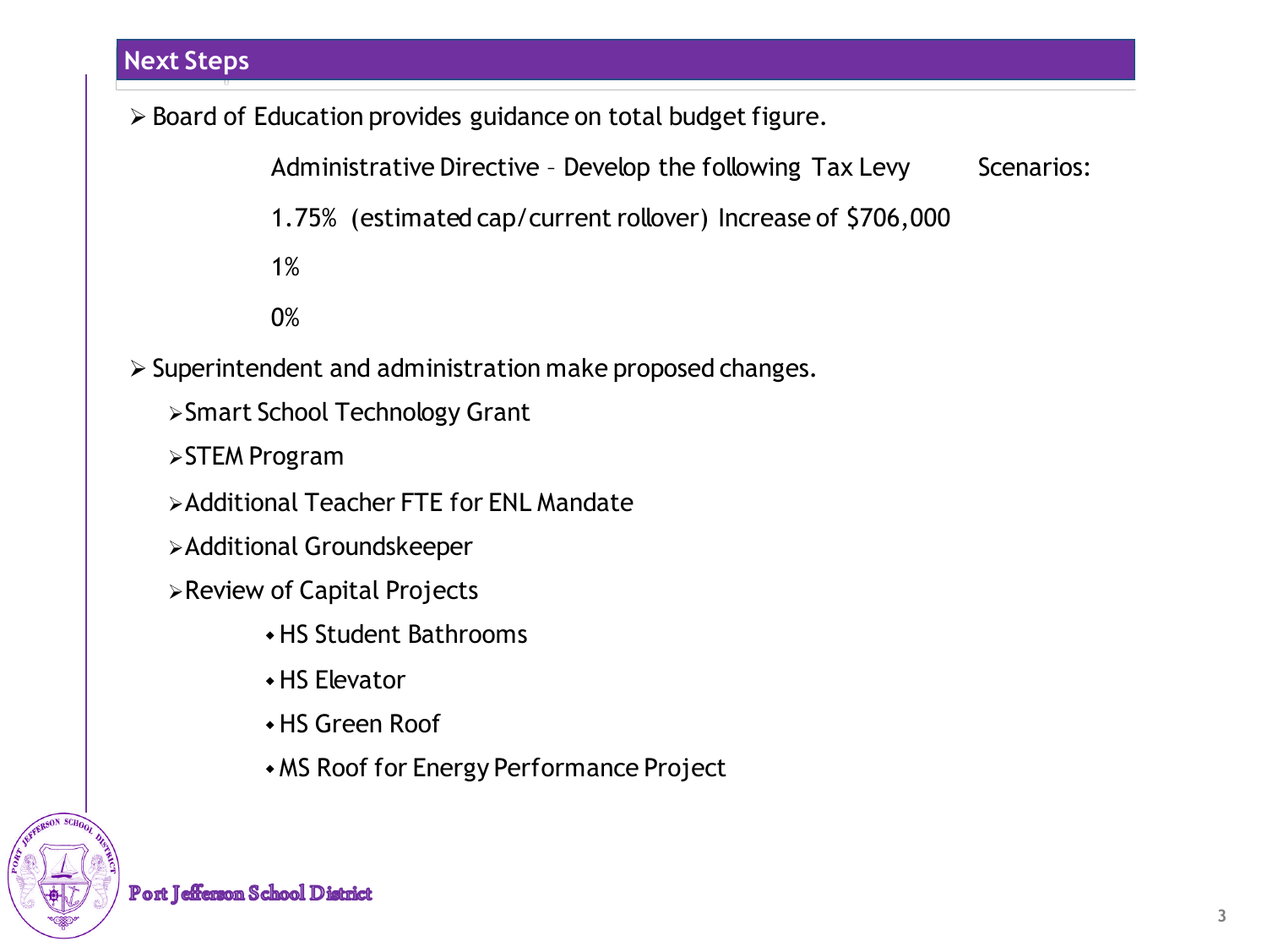## **Port Jefferson Status of Restricted Reserve Balances**

|                                    | June 30, 2012 | June 30, 2013 | June 30, 2014 |
|------------------------------------|---------------|---------------|---------------|
| RESTRICTED RESERVES                |               |               |               |
| <b>Compensated Absences</b>        | \$2,216,962   | \$2,228,730   | \$2,736,741   |
| Suffolk County Tax Act             | \$1,108,501   | \$1,018,501   | \$1,045,429   |
| <b>Employees Retirement System</b> | \$1,265,260   | \$1,971,976   | \$2,764,064   |
| <b>Workers Compensation</b>        | \$928,380     | \$1,530,711   | \$1,786,213   |
| Unemployment                       | \$638,612     | \$1,342,002   | \$1,596,825   |
|                                    |               |               |               |
| UNRESTRICTED RESERVES (4% Maximum) | \$1,495,782   | \$1,572,853   | \$1,612,543   |
|                                    |               |               |               |
|                                    |               |               |               |
|                                    | \$6,013,603   | \$9,664,773   | \$11,541,815  |



Port Jefferson School District